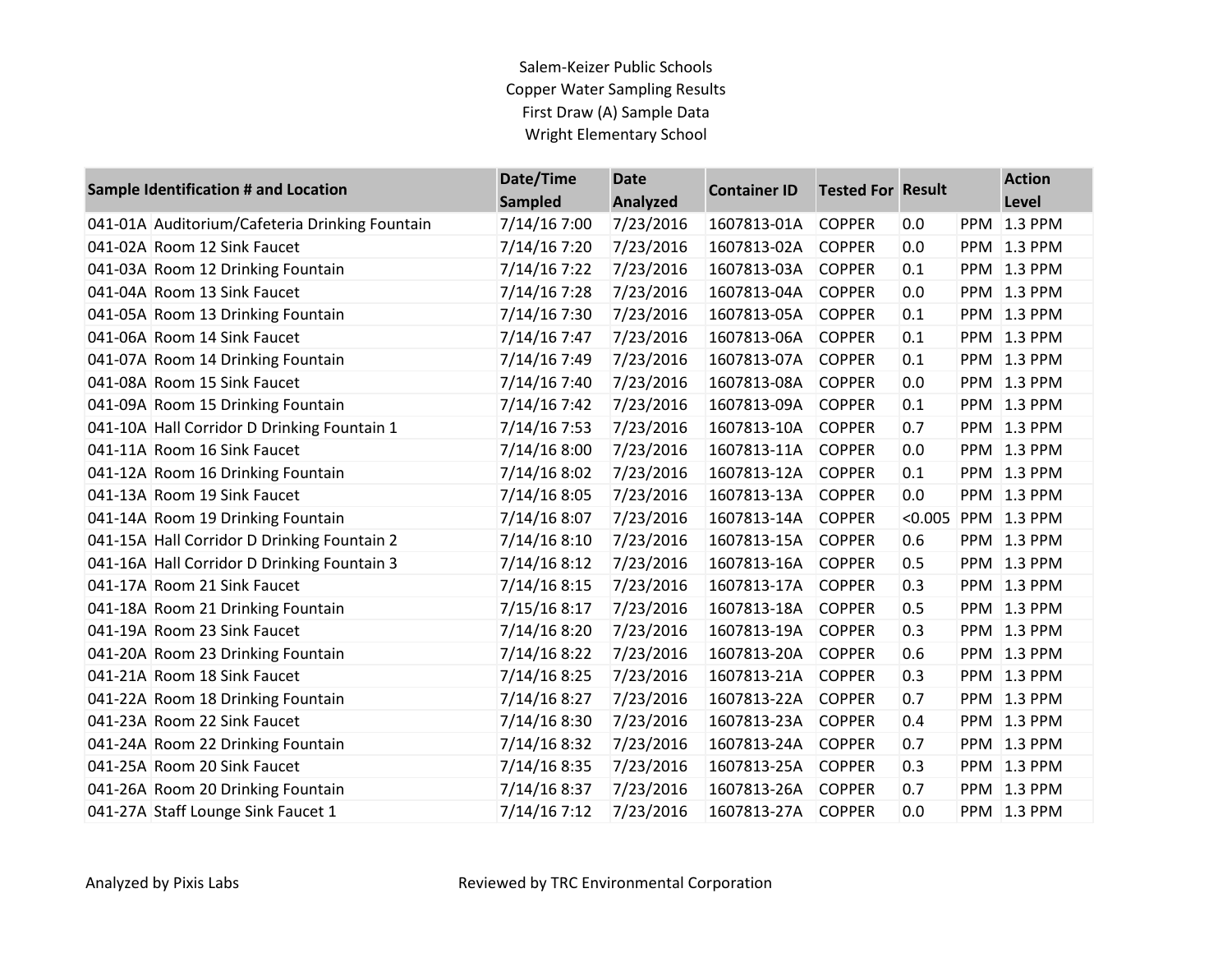## Salem-Keizer Public Schools Copper Water Sampling Results First Draw (A) Sample Data Wright Elementary School

| 041-28A Staff Lounge Sink Faucet 2           | 7/14/16 7:10 | 7/23/2016 | 1607813-28A | <b>COPPER</b> | 0.0     | <b>PPM 1.3 PPM</b> |
|----------------------------------------------|--------------|-----------|-------------|---------------|---------|--------------------|
| 041-29A Nurse Office Sink Faucet             | 7/14/16 8:45 | 7/23/2016 | 1607813-29A | <b>COPPER</b> | 0.0     | <b>PPM 1.3 PPM</b> |
| 041-30A Nurse Office Drinking Fountain       | 7/14/16 8:47 | 7/23/2016 | 1607813-30A | <b>COPPER</b> | 0.0     | <b>PPM 1.3 PPM</b> |
| 041-31A Hallway Corridor B Drinking Fountain | 7/14/16 8:50 | 7/23/2016 | 1607813-31A | <b>COPPER</b> | 0.0     | <b>PPM 1.3 PPM</b> |
| 041-32A Room 9 Sink Faucet                   | 7/14/16 8:54 | 7/23/2016 | 1607813-32A | <b>COPPER</b> | 0.0     | <b>PPM</b> 1.3 PPM |
| 041-33A Room 9 Drinking Fountain             | 7/14/16 8:56 | 7/23/2016 | 1607813-33A | <b>COPPER</b> | 0.0     | PPM 1.3 PPM        |
| 041-34A Room 8 Sink Faucet                   | 7/14/16 8:59 | 7/23/2016 | 1607813-34A | <b>COPPER</b> | 0.0     | <b>PPM 1.3 PPM</b> |
| 041-35A Room 8 Drinking Fountain             | 7/14/16 9:01 | 7/23/2016 | 1607813-35A | <b>COPPER</b> | < 0.005 | PPM 1.3 PPM        |
| 041-36A Room 6 Sink Faucet                   | 7/14/16 9:05 | 7/23/2016 | 1607813-36A | <b>COPPER</b> | 0.3     | <b>PPM</b> 1.3 PPM |
| 041-37A Room 6 Drinking Fountain             | 7/14/16 9:07 | 7/23/2016 | 1607813-37A | <b>COPPER</b> | 0.0     | PPM 1.3 PPM        |
| 041-38A Room 7 Sink Faucet                   | 7/14/16 9:11 | 7/23/2016 | 1607813-38A | <b>COPPER</b> | 0.0     | PPM 1.3 PPM        |
| 041-39A Room 7 Drinking Fountain             | 7/14/16 9:13 | 7/23/2016 | 1607813-39A | <b>COPPER</b> | 0.0     | <b>PPM</b> 1.3 PPM |
| 041-40A Room 5 Sink Faucet                   | 7/14/16 9:18 | 7/23/2016 | 1607813-40A | <b>COPPER</b> | 0.0     | <b>PPM 1.3 PPM</b> |
| 041-41A Room 5 Drinking Fountain             | 7/14/16 9:20 | 7/23/2016 | 1607813-41A | <b>COPPER</b> | 0.0     | <b>PPM 1.3 PPM</b> |
| 041-42A Room 4 Sink Faucet                   | 7/14/16 9:25 | 7/23/2016 | 1607813-42A | <b>COPPER</b> | 0.0     | PPM 1.3 PPM        |
| 041-43A Room 4 Drinking Fountain             | 7/14/16 9:27 | 7/23/2016 | 1607813-43A | <b>COPPER</b> | 0.1     | <b>PPM 1.3 PPM</b> |
| 041-44A Room 3 Sink Faucet                   | 7/14/16 9:37 | 7/23/2016 | 1607813-44A | <b>COPPER</b> | 0.1     | <b>PPM</b> 1.3 PPM |
| 041-45A Room 3 Drinking Fountain             | 7/14/16 9:39 | 7/23/2016 | 1607813-45A | <b>COPPER</b> | 0.0     | <b>PPM 1.3 PPM</b> |
| 041-46A Room 1 Sink Faucet                   | 7/14/16 9:43 | 7/23/2016 | 1607813-46A | <b>COPPER</b> | 0.1     | <b>PPM 1.3 PPM</b> |
| 041-47A Room 1 Drinking Fountain             | 7/14/16 9:45 | 7/23/2016 | 1607813-47A | <b>COPPER</b> | 0.0     | PPM 1.3 PPM        |
| 041-48A Room 2 Sink Faucet                   | 7/14/16 9:30 | 7/23/2016 | 1607813-48A | <b>COPPER</b> | 0.0     | <b>PPM 1.3 PPM</b> |
| 041-49A Room 2 Drinking Fountain             | 7/14/16 9:32 | 7/23/2016 | 1607813-49A | <b>COPPER</b> | 0.1     | PPM 1.3 PPM        |
| 041-50A Hall Corridor A Drinking Fountain 4  | 7/14/16 9:49 | 7/23/2016 | 1607813-50A | <b>COPPER</b> | 0.1     | <b>PPM 1.3 PPM</b> |
| 041-51A Music Room Sink Faucet               | 7/14/16 9:53 | 7/23/2016 | 1607813-51A | <b>COPPER</b> | 0.3     | <b>PPM 1.3 PPM</b> |
| 041-52A Music Room Drinking Fountain         | 7/14/16 9:55 | 7/23/2016 | 1607813-52A | <b>COPPER</b> | 0.6     | <b>PPM 1.3 PPM</b> |
| 041-53A Gymnasium Drinking Fountain          | 7/14/16 9:59 | 7/23/2016 | 1607813-53A | <b>COPPER</b> | 0.3     | <b>PPM 1.3 PPM</b> |
| 041-54A Room 17 Sink Faucet                  | 7/14/16 7:40 | 7/23/2016 | 1607813-54A | <b>COPPER</b> | 0.2     | PPM 1.3 PPM        |
| 041-55A Room 17 Drinking Fountain            | 7/14/16 7:42 | 7/23/2016 | 1607813-55A | <b>COPPER</b> | 0.4     | <b>PPM 1.3 PPM</b> |
| 041-57A Kitchen Food Prep #1 Sink Faucet     | 7/14/16 7:02 | 7/23/2016 | 1607813-56A | <b>COPPER</b> | 0.1     | <b>PPM 1.3 PPM</b> |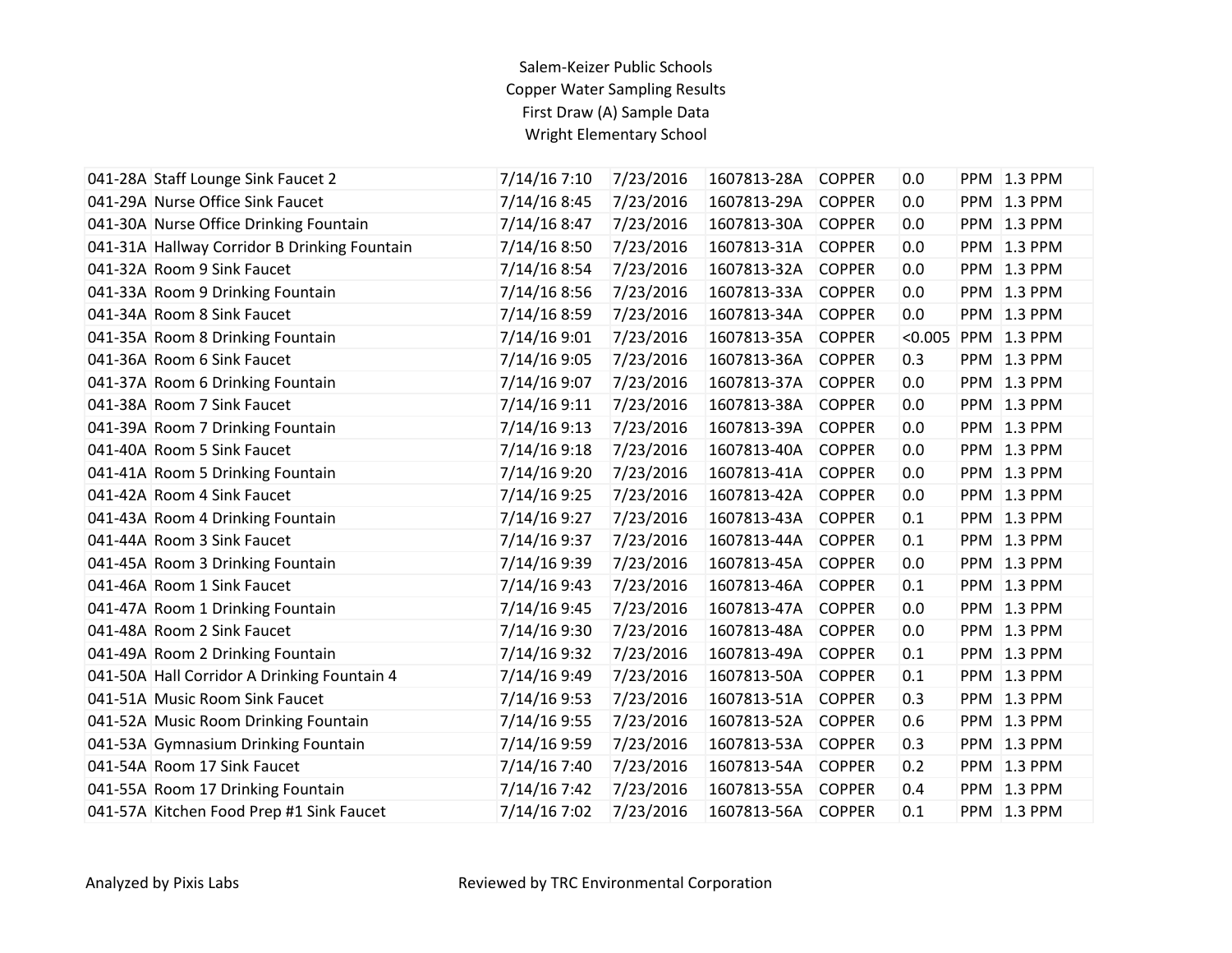## Salem-Keizer Public Schools Copper Water Sampling Results First Draw (A) Sample Data Wright Elementary School

| 041-58A Kitchen Food Prep #2 Sink Faucet                                                 | 7/14/16 7:04 | 7/23/2016 | 1607813-57A COPPER |  | 0.0 |  | PPM 1.3 PPM |
|------------------------------------------------------------------------------------------|--------------|-----------|--------------------|--|-----|--|-------------|
| 041-59A Kitchen Food Prep #3 Sink Faucet                                                 | 7/14/16 7:06 | 7/25/2016 | 1607813-58A COPPER |  | 0.0 |  | PPM 1.3 PPM |
|                                                                                          |              |           |                    |  |     |  |             |
| EPA Action Level for Copper in Schools is 1.3 PPM                                        |              |           |                    |  |     |  |             |
| <b>SKPS Action Level for Copper is 1.3 PPM</b>                                           |              |           |                    |  |     |  |             |
| Highlighted samples are at or exceed the Salem-Keizer Public Schools (SKPS) Action Level |              |           |                    |  |     |  |             |
|                                                                                          |              |           |                    |  |     |  |             |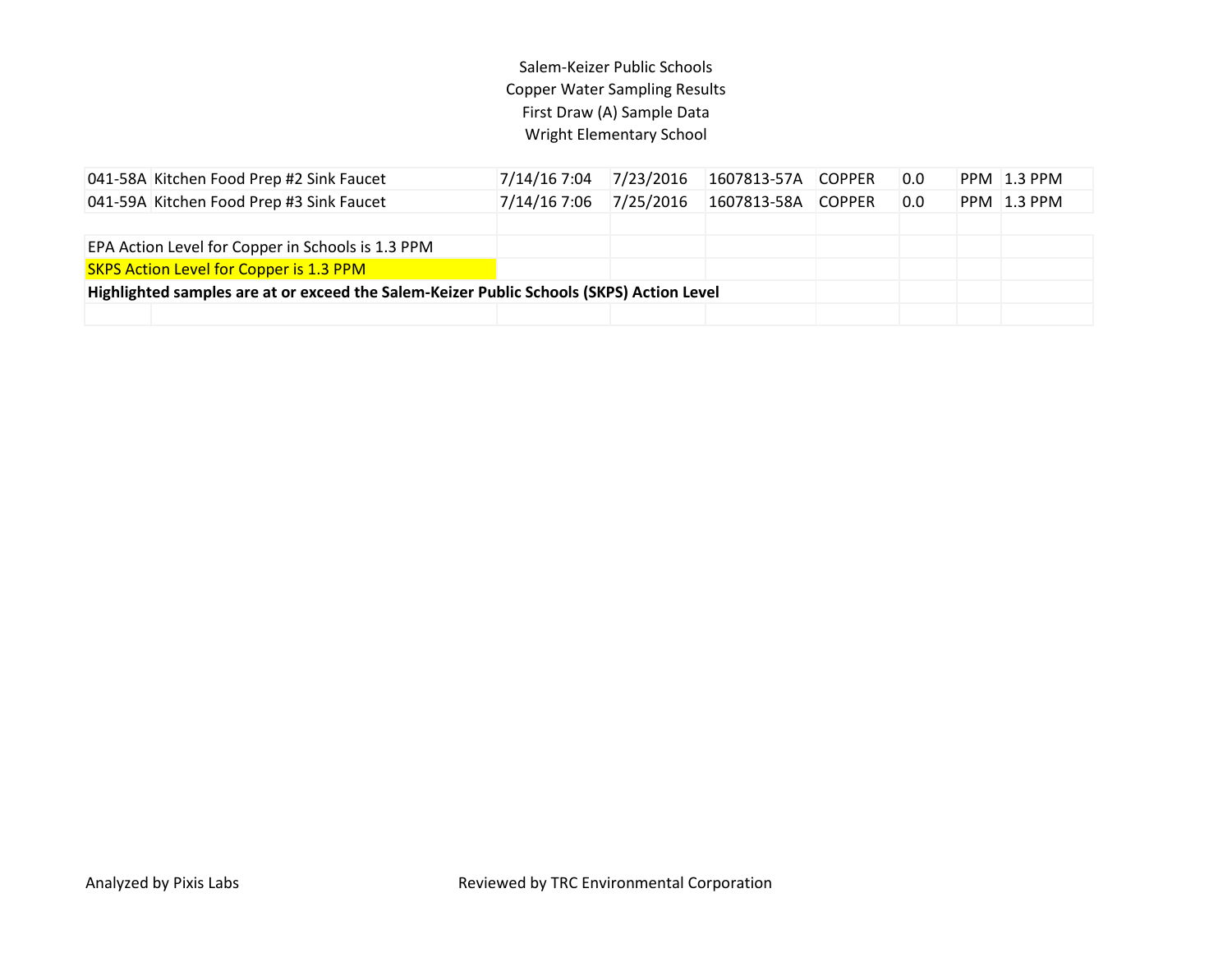## Salem-Keizer Public Schools Copper Water Sampling Results Flushed (B) Sample Data Wright Elementary School

| <b>Sample Identification # and Location</b>                                              | Date/Time<br>Sampled | <b>Date</b><br>Analyzed | <b>Container ID</b> | <b>Tested For Result</b> |         |            | <b>Action</b><br>Level |
|------------------------------------------------------------------------------------------|----------------------|-------------------------|---------------------|--------------------------|---------|------------|------------------------|
| 041-04B Room 13 Sink Faucet                                                              | 7/14/16 7:29         | 8/7/2016                | 1607814-04A         | <b>COPPER</b>            | < 0.005 | <b>PPM</b> | $1.3$ PPM              |
| 041-32B Room 9 Sink Faucet                                                               | 7/14/16 8:55         | 8/7/2016                | 1607814-32A         | <b>COPPER</b>            | < 0.005 |            | $PPM$ 1.3 PPM          |
| 041-36B Room 6 Sink Faucet                                                               | 7/14/16 9:06         | 8/7/2016                | 1607814-36A         | <b>COPPER</b>            | < 0.005 |            | $PPM$ 1.3 PPM          |
| 041-38B Room 7 Sink Faucet                                                               | 7/14/16 9:12         | 8/7/2016                | 1607814-38A         | <b>COPPER</b>            | < 0.005 |            | PPM 1.3 PPM            |
| 041-47B Room 1 Drinking Fountain                                                         | 7/14/16 9:46         | 8/7/2016                | 1607814-47A         | <b>COPPER</b>            | 0.1     |            | <b>PPM 1.3 PPM</b>     |
| 041-57B Kitchen Food Prep #1 Sink Faucet                                                 | 7/14/16 7:03         | 8/7/2016                | 1607814-56A         | <b>COPPER</b>            | < 0.005 |            | $PPM$ 1.3 PPM          |
|                                                                                          |                      |                         |                     |                          |         |            |                        |
| EPA Action Level for Copper in Schools is 1.3 PPM                                        |                      |                         |                     |                          |         |            |                        |
| <b>SKPS Action Level for Copper is 1.3 PPM</b>                                           |                      |                         |                     |                          |         |            |                        |
| Highlighted samples are at or exceed the Salem-Keizer Public Schools (SKPS) Action Level |                      |                         |                     |                          |         |            |                        |
|                                                                                          |                      |                         |                     |                          |         |            |                        |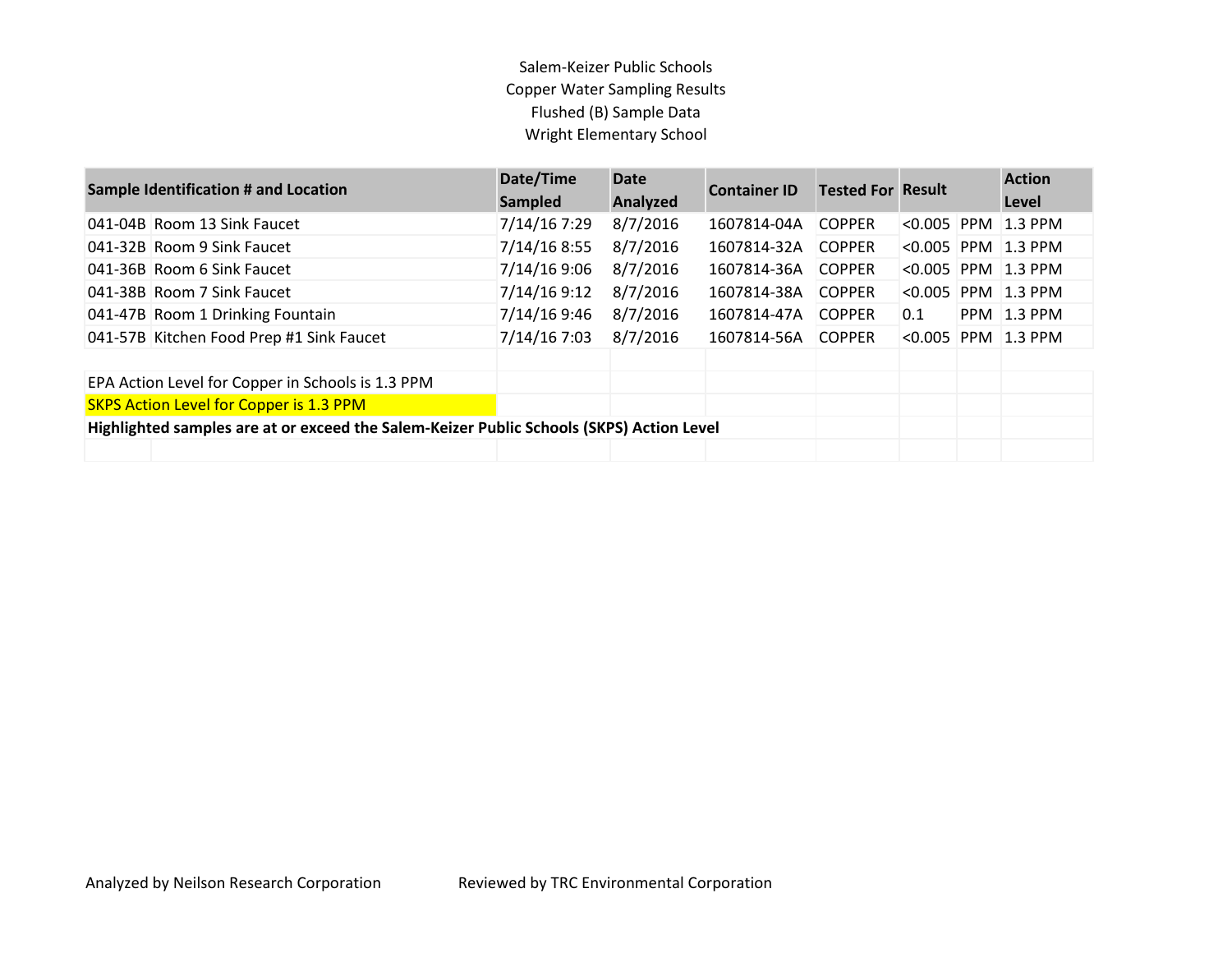Salem-Keizer Public Schools Copper Water Sampling Results First Draw (C) Sample Data Wright Elementary School

| <b>Sample Identification # and Location</b> |                                  | Date/Time      | <b>Date</b> | <b>Container</b><br><b>Tested</b> |               | <b>Result</b> | <b>Action</b> |
|---------------------------------------------|----------------------------------|----------------|-------------|-----------------------------------|---------------|---------------|---------------|
|                                             |                                  | Sampled        | Analyzed    | ID                                | For           |               | Level         |
| 041-04C                                     | Room 13 Sink Faucet              | 9/29/2016 6:24 | 10/3/2016   | 59456                             | <b>COPPER</b> | $0.1$ PPM     | 1.3 PPM       |
| 041-32C                                     | Room 9 Sink Faucet               | 9/29/2016 6:27 | 10/3/2016   | 59457                             | <b>COPPER</b> | $0.2$ PPM     | $1.3$ PPM     |
| 041-36C                                     | Room 6 Sink Faucet               | 9/29/2016 6:33 | 10/3/2016   | 59458                             | <b>COPPER</b> | $0.1$ PPM     | $1.3$ PPM     |
| 041-38C                                     | Room 7 Sink Faucet               | 9/29/2016 6:38 | 10/3/2016   | 59459                             | <b>COPPER</b> | $0.1$ PPM     | $1.3$ PPM     |
| 041-47C                                     | Room 1 Drinking Fountain         | 9/29/2016 6:44 | 10/3/2016   | 59460                             | <b>COPPER</b> | $0.1$ PPM     | $1.3$ PPM     |
| 041-57C                                     | Kitchen Food Prep #1 Sink Faucet | 9/29/2016 6:49 | 10/3/2016   | 59461                             | <b>COPPER</b> | $0.0$ PPM     | $1.3$ PPM     |

EPA Action Level for Copper in Schools is 1.3 PPM

**SKPS Action Level for Copper is 1.3 PPM** 

**Highlighted samples are at or exceed the Salem-Keizer Public Schools (SKPS) Action Level**